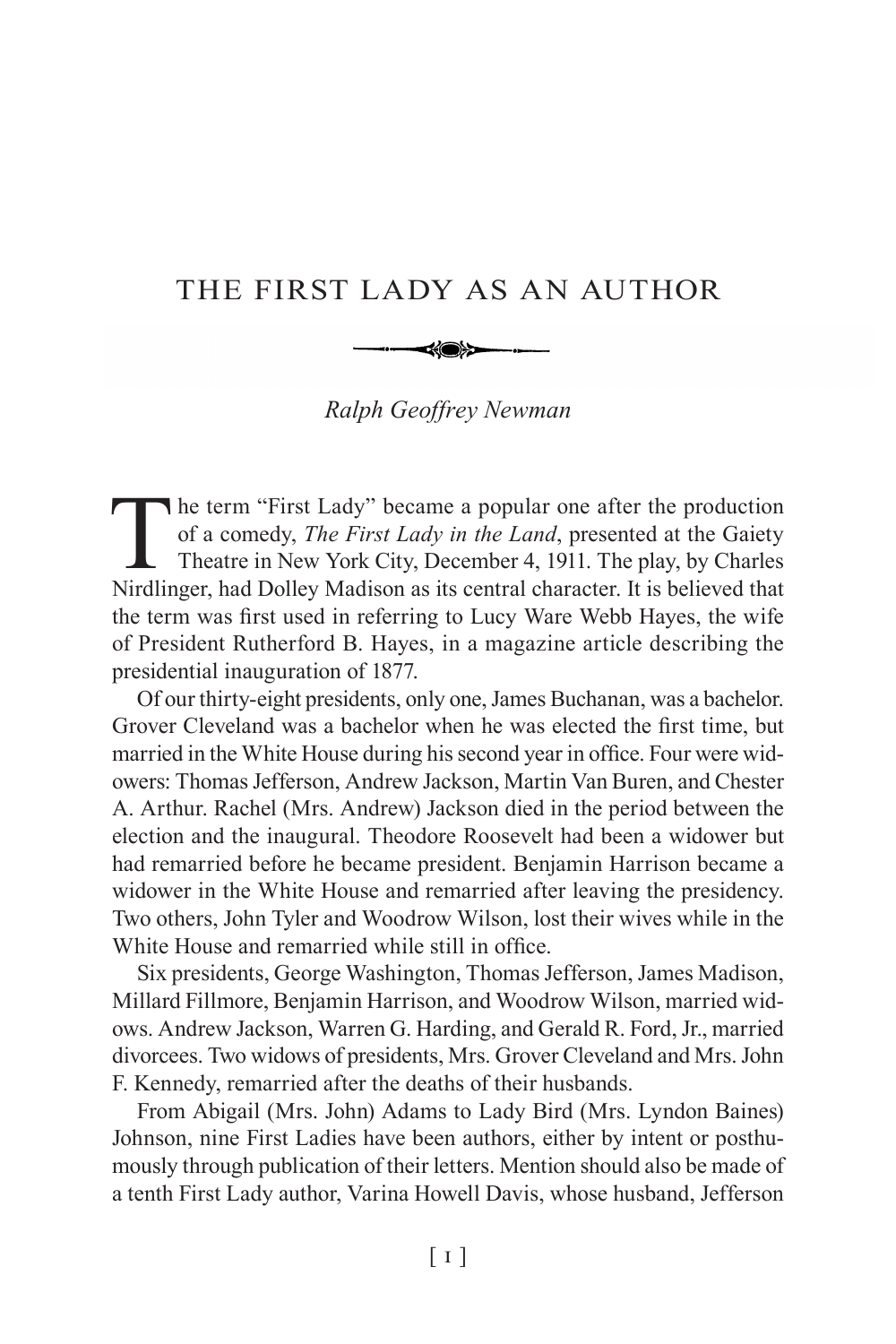Davis, was president of a part of the United States (then called the Confederate States of America) from 1861 to 1865.

The most prolific of author–First Ladies was (Anna) Eleanor Roosevelt. From 1932 until 1963 she was responsible, as author, for at least twenty titles, not to mention innumerable magazine articles, book introductions, and prefaces. While her style was not one to rival that of Mrs. Shelley or Barbara Tuchman, she did write easily, and in the main her subject matter was important. Her volumes of autobiography are very interesting, though revelations in the past few years about her domestic life and relationship with her husband indicate that there was much she did not reveal.

The first First Lady author became one posthumously when her letters were assembled and published by her grandson. Abigail Smith Adams, wife of John Adams, our second president, wrote well and frequently. Charles Francis Adams, her distinguished grandson, a member of Congress and Lincoln's minister to Great Britain, gathered these letters into two small volumes, which were first published in 1840. Most of the letters are addressed to her husband and demonstrate a fine style, as we can note when she writes soon after the Americans have evacuated Ticonderoga and Mount Independence:

I dare say, before this time you have interpreted the Northern Storm. If the presages chilled your blood, how must you be frozen and stiffened at the disgrace brought up on our arms! unless some warmer passion seize you—and anger and resentment fire your breast.

On November 13, 1800, Abigail Adams wrote to her son, Thomas. It was a week after the presidential election in which Thomas Jefferson defeated John Adams' bid for a second term:

Well, my dear son, South Carolina has behaved as your father always said she would. The consequence to us, personally, is, that we retire from public life. For myself and family, I have few regrets.

The work was well received and a new, enlarged edition issued in 1841. In 1947 another collection of Mrs. Adams' letters was published. It was edited by Stewart Mitchell.

Dolley (Dorthea Dandridge Payne Todd) Madison also became an author posthumously when her letters, with a memoir by her grandniece, Lucia Beverly Cutts, were published in 1886. A modest volume, it nevertheless reveals Dolley Madison as an active partner of her husband in the politics of the day. Her letters are rich in historical and political references. One thrills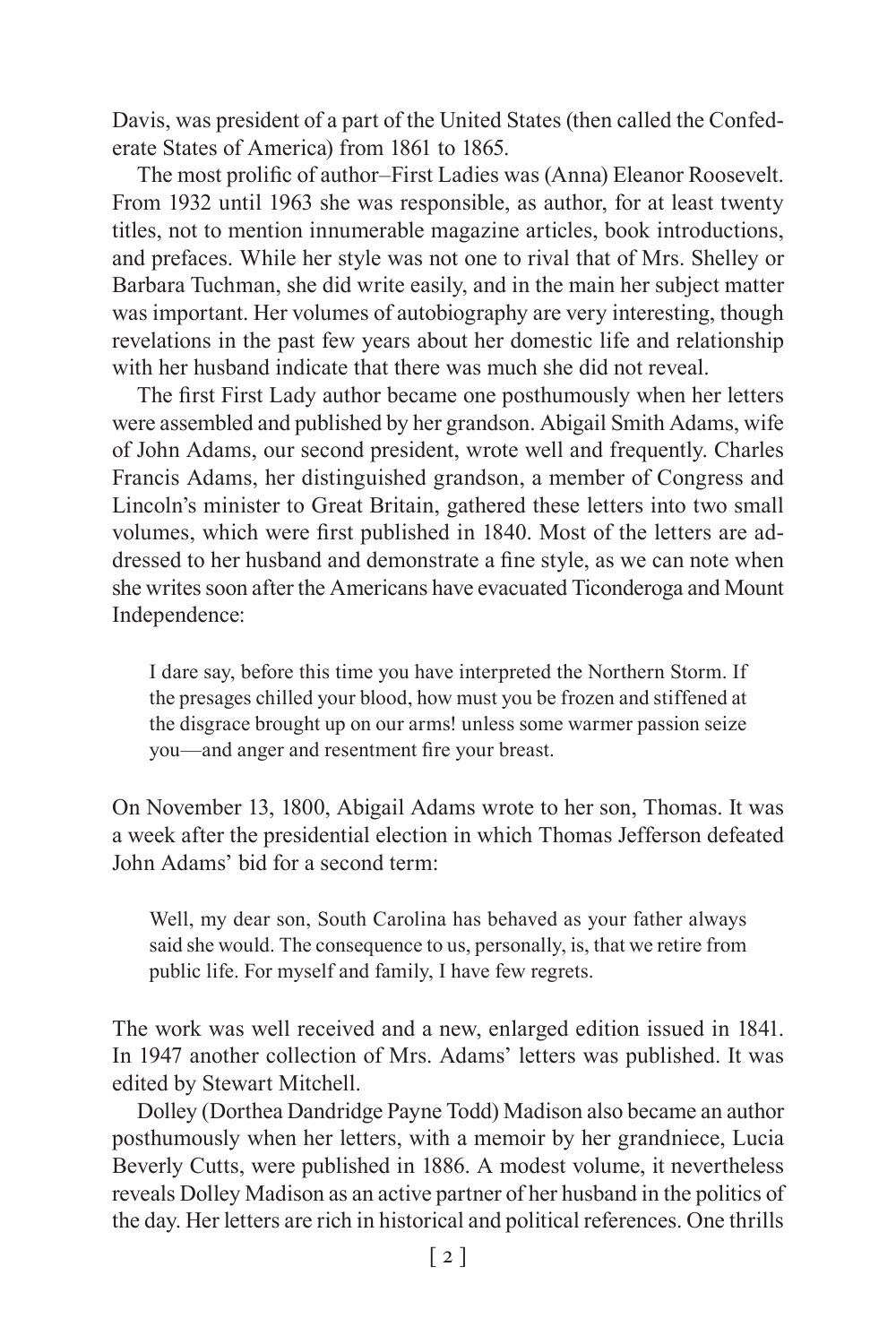at reading the letter she wrote to her sister, Anna Payne, from Washington on August 23, 1814, with the British just about to enter the city:

My husband left me yesterday morning to join General Winder. He inquired anxiously whether I had courage or firmness to remain in the President's House until his return. . . . I have since received two dispatches from him. The last is alarming, because he desires I should be ready at a moment's warning to enter my carriage, and leave the city; that the enemy seemed stronger than had at first been reported, and it might happen that they would reach the city with the intention of destroying it. I am accordingly ready; I have pressed as many Cabinet papers into trunks as to fill one carriage. . . . Our kind friend, Mr. Carroll, has come to hasten my departure and in a very bad humor with me, because I insist on waiting until the large picture of General Washington is secured. . . .

In 1914, just a year after she and her husband left the White House, Helen Herron Taft's *Recollections of Full Years* was published. Though both she and President Taft were to enjoy many more useful years, he as chief justice (1921–30), she does discuss many interesting aspects of their life when he was a judge, governor of the Philippine Islands, secretary of war, and president. William Howard Taft was the first president to receive a salary of \$75,000 a year. Mrs. Taft comments on her husband's inaugural:

. . . since the ex-President was not going to ride back to the White House with his successor, I decided that I would. No President's wife had ever done it before, but as long as precedents were being disregarded I thought it might not be too great a risk to disregard this one. . . . There was nobody at the White House to bid us welcome except the official staff and some of their own guests. But it doesn't matter. There is never any ceremony about moving into the White House. You just drive up and walk in,—and there you are.

Mrs. Taft's good humor is present throughout her charming volume: "Fortunately we are a family that laughs."

Edith Kermit Carow (Mrs. Theodore) Roosevelt qualifies as an author because of her contribution to an anthology, *Cleared for Strange Ports*, a collection of pieces by Mrs. Roosevelt, her daughter-in-law, Mrs. Kermit Roosevelt, Richard Derby, and Kermit Roosevelt, who edited the volume. Kermit Roosevelt, in his introduction, properly states, "My mother after a number of years of unobtrusively continuous petition, at last, during the course of a long voyage to South America, wrote the 'Odyssey of a Grandmother.' It was expressly understood that it was written only for the perusal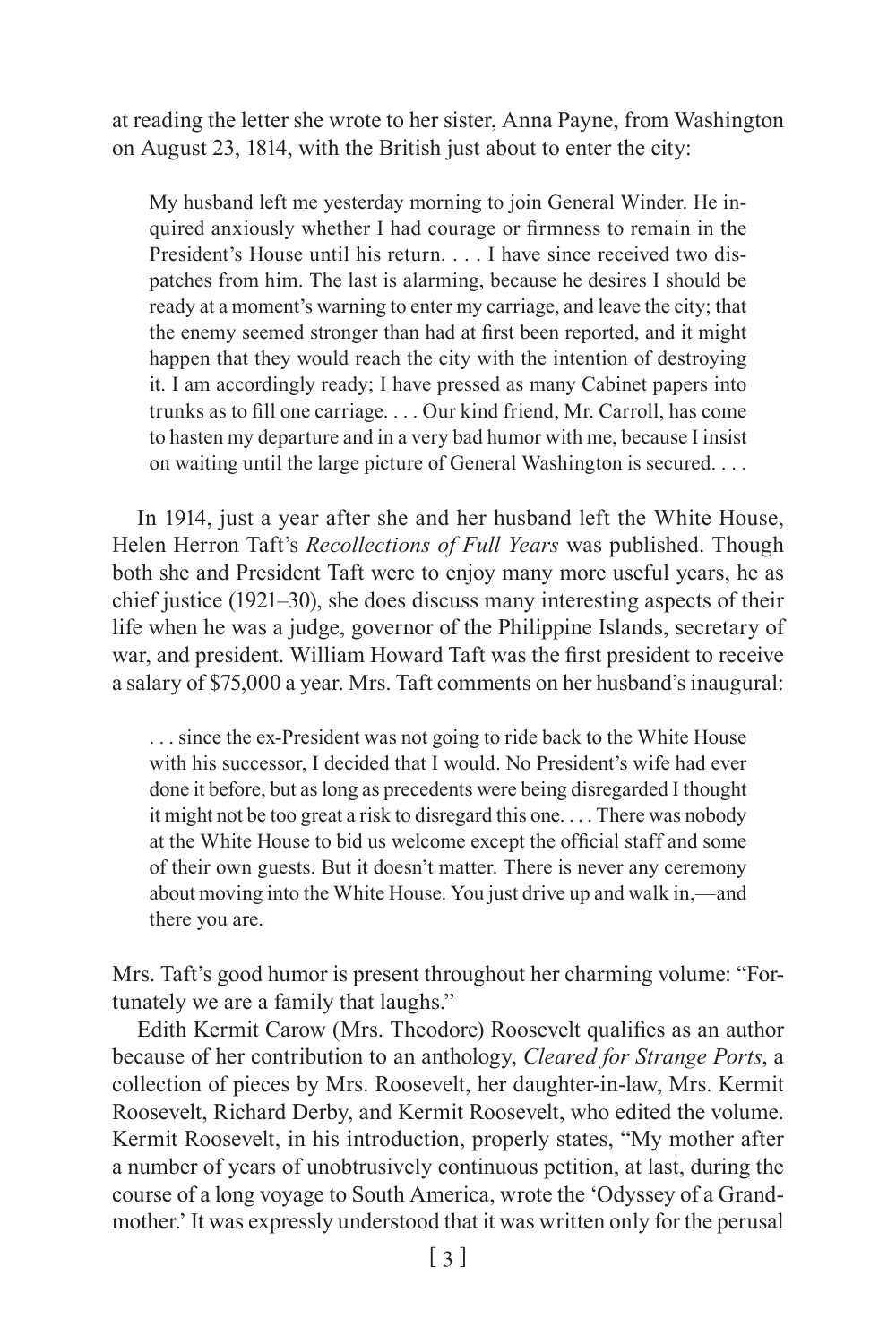of the immediate family, and it took further cautious maneuvering to lift this embargo." Though not originally intended for publication, Mrs. Roosevelt's contribution demonstrates much warmth and not a little literary skill. Her ending is very touching:

Now wanderings are done for the old nurseries are once again full of children, the fields and woods are the setting of their games. The Lilliputians have bound Gulliver, and the cords held in small hands are strong. The fire of life sinks for one generation, but its flames leap high for another.

Mary Todd Lincoln is one of the most misunderstood and vilified women in American history. It is only in recent years that we have come to have a fair appraisal of this unfortunate woman who had so much tragedy in her life. Just a few years ago, Justin G. Turner and his daughter-in-law, Linda Levitt Turner, compiled a scholarly and most readable collection of Mrs. Lincoln's letters. Her letters are never great literary efforts, but they do portray the many moods, trials, and sufferings of this First Lady who lost her husband in a terrible crime, saw three of her four sons die before they attained maturity, and wept while several of her brothers died in a war fighting against the cause championed by her husband. Though during the past years there have been a number of excellent books about Mary Lincoln, she speaks best for herself. In 1848 she writes to her husband, who is in Washington, serving his single term as a congressman from Illinois:

You know I am so fond of sightseeing, & I did not get to New York or Boston, or travel- the lake route—But perhaps, dear husband . . . cannot do without his wife next winter, and must needs take her with him again—I expect you would cry aloud against it—How much, I wish instead of writing, we were together this evening, I feel very sad away from you....

Almost thirty years later she writes to her sister, Elizabeth Todd Edwards, whose granddaughter, aged four, had recently died.

. . . sweet, affectionate little Florence, whom I loved so well. The information saddened me greatly & rendered me quite ill. I have drank so deeply of the cup of sorrow, in my desolate bereavements, that I am always prepared to sympathize, with all those who suffer, but when it comes so close to us, & when I remember that precocious, happy child, with its loving parents—what can I say? In grief, words are a poor consolation—silence & agonizing tears, are all, that is left the sufferer.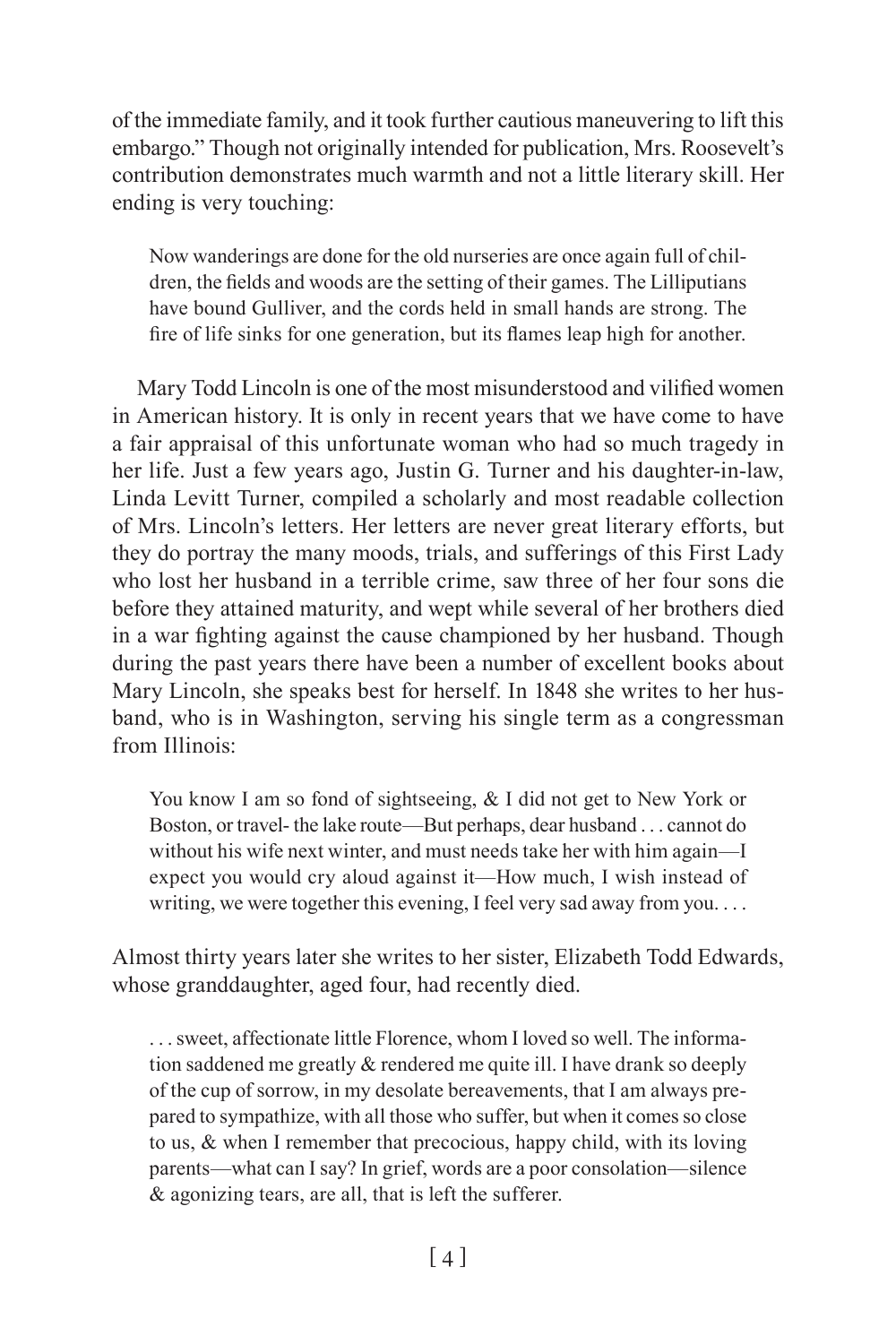Edith Bolling Wilson was the First Lady whom many believed to be the acting president during the last year and a half of Woodrow Wilson's term of office. Her recollections were published under the title *My Memoir*, in 1939. President Wilson's first wife, Ellen Louise Axson Wilson, had died in 1914. In March 1915, in the company of Helen Bones, the president's cousin and formerly the secretary to the late Mrs. Wilson, Edith Bolling met the president. Despite the problems of a country on the verge of war, he found time for a whirlwind courtship, and she became Mrs. Woodrow Wilson in December 1915. Not at all modest, Mrs. Wilson nevertheless has significant history to relate. The account of her courtship, her experiences in Europe with President Wilson, and her trials during their last eighteen months in the White House, is absorbing and was, at the time of its publication, the first really intimate account written by a First Lady. Much has been said about Mrs. Wilson's role in the direction of the country during President Wilson's illness. Her own account begins:

So began my stewardship. I studied every paper, sent from the different Secretaries or Senators, and tried to digest and present in tabloid form the things that, despite my vigilance, had to go to the President. I, myself, never made a single decision regarding the disposition of public affairs. The only decision that was mine was what was important and what was not, and the very important decision of when to present matters to my husband.

Perhaps the best-selling of all books by First Ladies, and the work most carefully planned, was Lady Bird (Claudia Alta Taylor) Johnson's *A White House Diary*. Mrs. Johnson began an audio diary a few days after Lyndon Baines Johnson became president in November 1963. She spoke into a tape recorder whenever she could and wherever she might happen to be, whether in hotel rooms, at the LBJ Ranch, or in her combination dressing room and office on the second floor of the White House. It is a remarkable document, a great contribution to our literature about the presidency, and was so recognized by most of the book reviewers and press. Mrs. Johnson estimated that in all she spoke about 1.75 million words in a little more than five years. She went over the transcribed text several times and finally distilled the work into a book of almost eight hundred pages. From the opening entry, dated Dallas, Friday, November 22, 1963:

It all began so beautifully. After a drizzle in the morning, the sun came out bright and clear. We were driving into Dallas.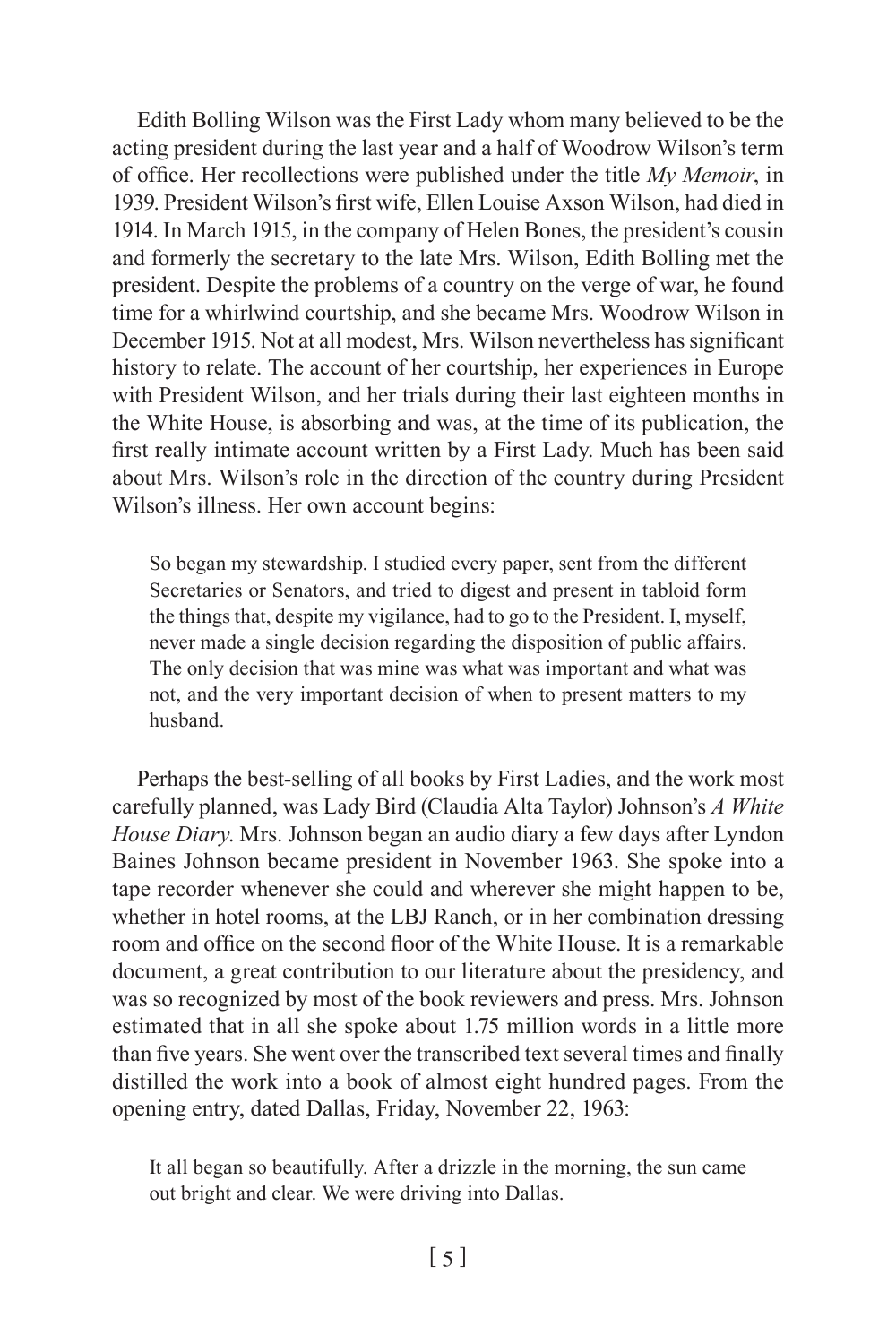to the last entry made both in the White House and at the LBJ Ranch on Monday, January 20, 1969:

A little past 9 I went to bed, with a line of poetry reeling through my mind. I think it's from *India's Love Lyrics*. "I seek, to celebrate my glad release, the Tents of Silence and the Camp of Peace." And yet it's not quite the right exit line for me because I have loved almost every day of these five years.

Legally, Varina Howell Davis does not belong on this list of First Lady authors, but she was, in fact, the wife of a man who was president of a part of the United States for four years. She wrote many articles and one book, *Jefferson Davis, Ex-President of the Confederate States of America: A Memoir by His Wife*. Published in 1890, a year after her husband's death, it is a long work in two volumes. In her introduction Mrs. Davis states:

I shall endeavor . . . to make the book an autobiography—to tell the story of my husband's life in his own words; to complete the task he left unfinished.

It is difficult to fathom whether Varina Howell Davis functions as her husband's biographer, ghostwriter, or attorney—she succeeds at none.

And now, out of the past, almost a century after it was written, comes the personal story of another First Lady. The last to be published, it is the first memoir to be written by a president's wife. Perhaps because it was such an innovative idea, it remained unpublished all of these years. In any event, here it is. Had it been published when written we would have had no previous works with which to compare it. Now, Julia Dent Grant, gone from this earth seventy-two years ago, has to compete and be compared with her successors. But remember, she had the idea first.

## **BIBLIOGRAPHY**

Adams, Abigail Smith. *Letters of Mrs. Adams, the Wife of John Adams. With an Introductory Memoir by Her Grandson, Charles Francis Adams*. 2 vols. Boston: Charles C. Little and James Brown, 1840.

- ———. *New Letters of Abigail Adams, 1788–1801*. Edited with an introduction by Stewart Mitchell. Boston: Houghton Mifflin Company, 1947.
- Davis, Varina Howell. *Jefferson Davis, Ex-President of the Confederate States of America: A Memoir by His Wife*. 2 vols. New York: Belford Company, 1890.

Johnson, Claudia Alta Taylor (Lady Bird). *A White House Diary*. New York: Holt, Rinehart, and Winston, 1970.